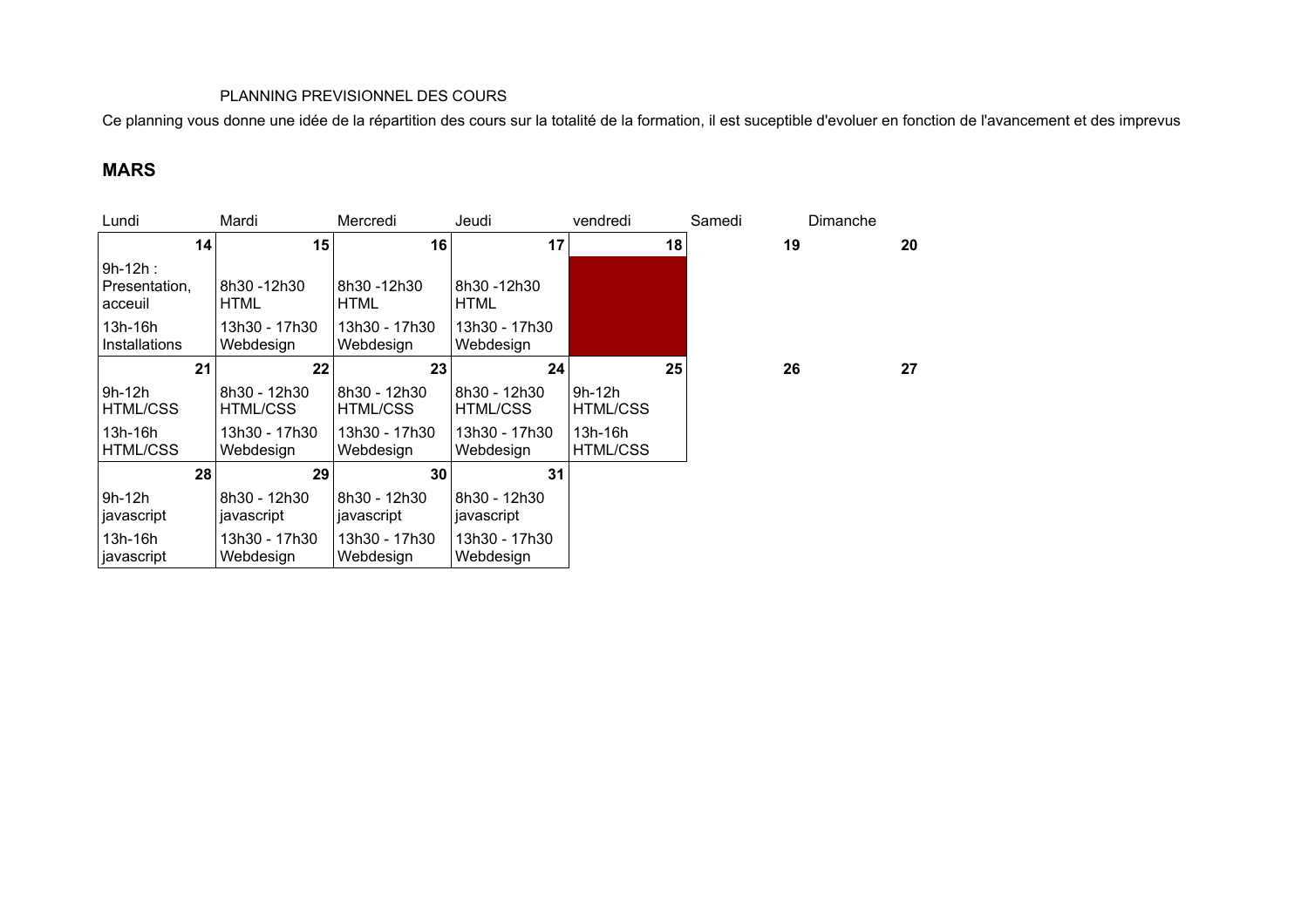**Avril**

| Lundi              | Mardi              | Mercredi           | Jeudi         | vendredi           | Samedi | Dimanche               |
|--------------------|--------------------|--------------------|---------------|--------------------|--------|------------------------|
|                    |                    |                    |               | 1                  |        | $\overline{2}$<br>3    |
|                    |                    |                    |               | 9h-12h             |        |                        |
|                    |                    |                    |               | javascript         |        |                        |
|                    |                    |                    |               |                    |        |                        |
| 4                  | 5                  | 6                  | 7             | 8                  |        | $\boldsymbol{9}$<br>10 |
| $9h-12h$           | 8h30 - 12h30       | 8h30 - 12h30       | 8h30 - 12h30  | $9h-12h$           |        |                        |
| javascript         | javascript         | javascript         | javascript    | HTML/CSS/JS        |        |                        |
| 13h-16h            | 13h30 - 17h30      | 13h30 - 17h30      | 13h30 - 17h30 | 13h-16h            |        |                        |
| javascript         | Webdesign          | Webdesign          | Webdesign     | <b>HTML/CSS/JS</b> |        |                        |
| 11                 | 12                 | 13                 | 14            | 15                 |        | 16<br>17               |
| $9h-12h$           | 8h30 - 12h30       | 8h30 - 12h30       | 8h30 - 12h30  | $9h-12h$           |        |                        |
| <b>HTML/CSS/JS</b> | <b>HTML/CSS/JS</b> | <b>HTML/CSS/JS</b> | HTML/CSS/JS   | HTML/CSS/JS        |        |                        |
| 13h-16h            | 13h30 - 17h30      | 13h30 - 17h30      | 13h30 - 17h30 | 13h-16h            |        |                        |
| HTML/CSS/JS        | Webdesign          | Webdesign          | Webdesign     | <b>HTML/CSS/JS</b> |        |                        |
| 18                 | 19                 | 20                 | 21            | 22                 | 23     | 24                     |
| 9h-12h             | 8h30 - 12h30       | 8h30 - 12h30       | 8h30 - 12h30  | $9h-12h$           |        |                        |
| PHP/SQL            | PHP/SQL            | PHP/SQL            | PHP/SQL       | PHP/SQL            |        |                        |
| 13h-16h            | 13h30 - 17h30      | 13h30 - 17h30      | 13h30 - 17h30 |                    |        |                        |
| PHP/SQL            | Webdesign          | Webdesign          | Webdesign     |                    |        |                        |
| 25                 | 26                 | 27                 | 28            | 29                 | 30     |                        |
| 9h-12h             | 9h-12h             | 9h-12h             | 9h-12h        | 9h-12h             |        |                        |
| PHP/SQL            | PHP/SQL            | PHP/SQL            | PHP/SQL       | PHP/SQL            |        |                        |
| 13h-16h            | 13h-16h            | 13h-16h            | 13h-16h       | 13h-16h            |        |                        |
| PHP/SQL            | PHP/SQL            | PHP/SQL            | PHP/SQL       | PHP/SQL            |        |                        |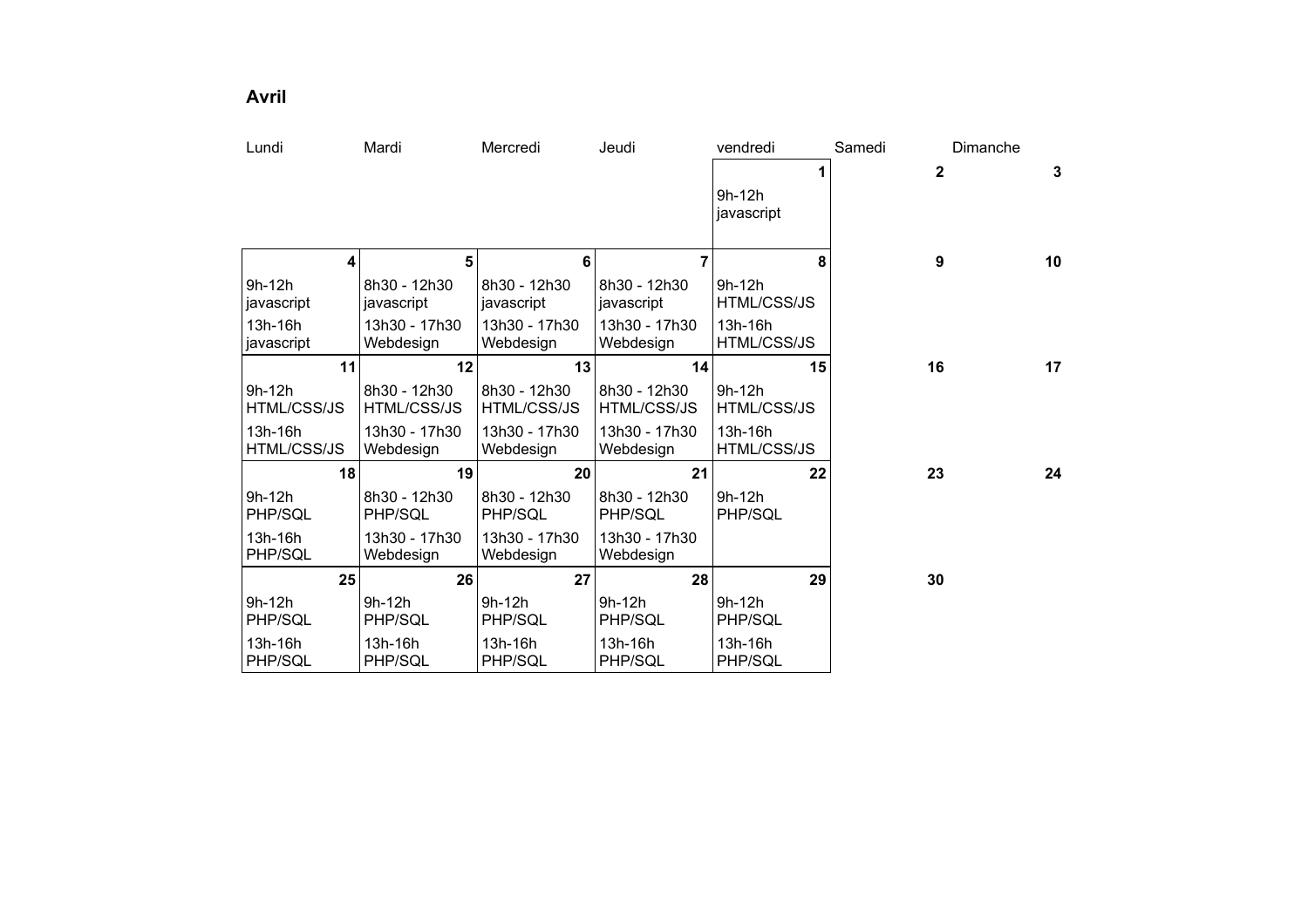| Lundi               |                         | Mardi                      | Mercredi                   | Jeudi                      | vendredi            | Samedi | Dimanche |    |
|---------------------|-------------------------|----------------------------|----------------------------|----------------------------|---------------------|--------|----------|----|
|                     |                         |                            |                            |                            |                     |        |          | 1  |
|                     |                         |                            |                            |                            |                     |        |          |    |
|                     | $\overline{\mathbf{2}}$ | 3                          | 4                          | 5                          |                     | 6      | 7        | 8  |
| 9h-12h<br>PHP/SQL   |                         | 8h30 - 12h30<br>PHP/SQL    | 8h30 - 12h30<br>PHP/SQL    | 8h30 - 12h30<br>PHP/SQL    | $9h-12h$<br>PHP/SQL |        |          |    |
| 13h-16h<br>PHP/SQL  |                         | 13h30 - 17h30<br>Webdesign | 13h30 - 17h30<br>Webdesign | 13h30 - 17h30<br>Webdesign |                     |        |          |    |
|                     | 9                       | 10                         | 11                         | 12                         |                     | 13     | 14       | 15 |
| 9h-12h<br>PHP/SQL   |                         | 8h30 - 12h30<br>PHP/SQL    | 8h30 - 12h30<br>PHP/SQL    | 8h30 - 12h30<br>PHP/SQL    | 9h-12h<br>PHP/SQL   |        |          |    |
| 13h-16h<br>PHP/SQL  |                         | 13h30 - 17h30<br>Webdesign | 13h30 - 17h30<br>Webdesign | 13h30 - 17h30<br>Webdesign | 13h-16h<br>PHP/SQL  |        |          |    |
|                     | 16                      | 17                         | 18                         | 19                         |                     | 20     | 21       | 22 |
| $9h-12h$<br>PHP/SQL |                         | 8h30 - 12h30<br>PHP/SQL    | 8h30 - 12h30<br>PHP/SQL    | 8h30 - 12h30<br>PHP/SQL    | $9h-12h$<br>PHP/SQL |        |          |    |
| 13h-16h<br>PHP/SQL  |                         | 13h30 - 17h30<br>Webdesign | 13h30 - 17h30<br>Webdesign | 13h30 - 17h30<br>Webdesign |                     |        |          |    |
|                     | 23                      | 24                         | 25                         | 26                         |                     | 27     | 28       | 29 |
| 9h-12h<br>PHP/SQL   |                         | 9h-12h<br>PHP/SQL          | $9h-12h$<br>PHP/SQL        |                            | 9h-12h<br>PHP/SQL   |        |          |    |
| 13h-16h<br>PHP/SQL  |                         | 13h-16h<br>PHP/SQL         | 13h-16h<br>PHP/SQL         |                            | 13h-16h<br>PHP/SQL  |        |          |    |
|                     | 30                      | 31                         |                            |                            |                     |        |          |    |
| 9h-12h<br>PHP/SQL   |                         | $9h-12h$<br>PHP/SQL        |                            |                            |                     |        |          |    |
| 13h-16h<br>PHP/SQL  |                         | 13h-16h<br>PHP/SQL         |                            |                            |                     |        |          |    |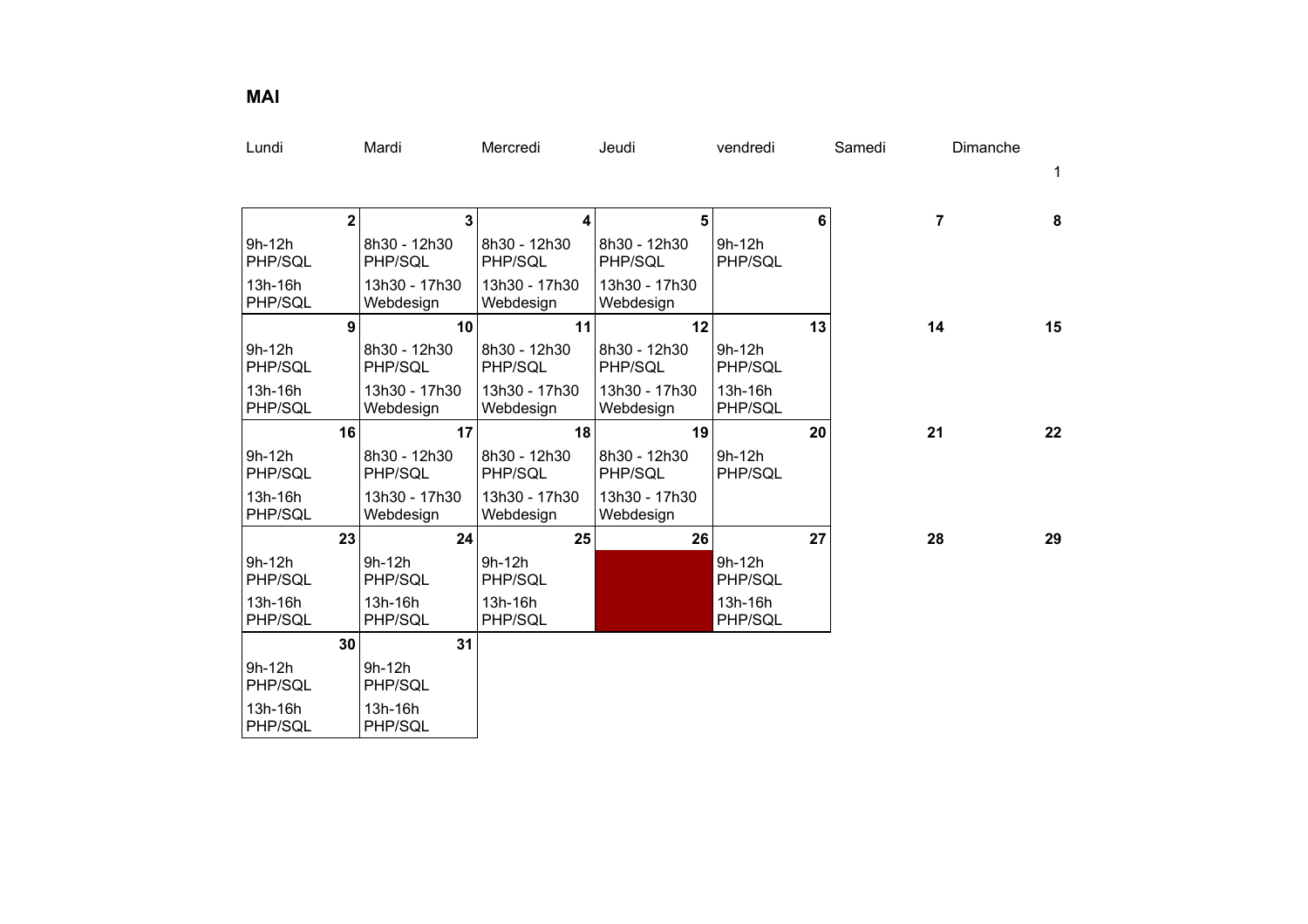| Lundi                     | Mardi                     | Mercredi                  | Jeudi                     | vendredi                  | Samedi | Dimanche |
|---------------------------|---------------------------|---------------------------|---------------------------|---------------------------|--------|----------|
|                           |                           |                           | $\overline{2}$            | 3                         | 4      | 5        |
|                           |                           | 9h-12h JS<br>(AJAX)       | 9h-12h JS<br>(AJAX)       | 9h-12h JS<br>(AJAX)       |        |          |
|                           |                           | 13h-16h JS<br>(AJAX)      | 13h-16h JS<br>(AJAX)      | 13h-16h JS<br>(AJAX)      |        |          |
| 6                         | 7                         | 8                         | 9                         | 10                        | 11     | 12       |
|                           | 9h-12h Dev<br>Front/back  | 9h-12h Dev<br>Front/back  | 9h-12h Dev<br>Front/back  | 9h-12h Dev<br>Front/back  |        |          |
|                           | 13h-16h Dev<br>Front/back | 13h-16h Dev<br>Front/back | 13h-16h Dev<br>Front/back | 13h-16h Dev<br>Front/back |        |          |
| 13                        | 14                        | 15                        | 16                        | 17                        | 18     | 19       |
| 9h-12h<br>Simulation      | 9h-12h<br>Simulation      | 9h-12h<br>Simulation      | $9h-12h$<br>Simulation    | 9h-12h<br>Simulation      |        |          |
| 13h-16h<br>Simulation     | 13h-16h<br>Simulation     | 13h-16h<br>Simulation     | 13h-16h<br>Simulation     | 13h-16h<br>Simulation     |        |          |
| 20                        | 21                        | 22                        | 23                        | 24                        | 25     | 26       |
| 9h-12h Dev<br>Front/back  | 9h-12h Dev<br>Front/back  | 9h-12h Dev<br>Front/back  | 9h-12h Dev<br>Front/back  | 9h-12h Dev<br>Front/back  |        |          |
| 13h-16h Dev<br>Front/back | 13h-16h Dev<br>Front/back | 13h-16h Dev<br>Front/back | 13h-16h Dev<br>Front/back | 13h-16h Dev<br>Front/back |        |          |
| 27                        | 28                        | 29                        | 30                        |                           |        |          |
| 9h-12h Dev<br>Front/back  | 9h-12h Dev<br>Front/back  | 9h-12h Dev<br>Front/back  | 9h-12h Dev<br>Front/back  |                           |        |          |
| 13h-16h Dev               | 13h-16h Dev               | 13h-16h Dev               | 13h-16h Dev               |                           |        |          |

Front/back

**JUIN**

Front/back

Front/back

Front/back